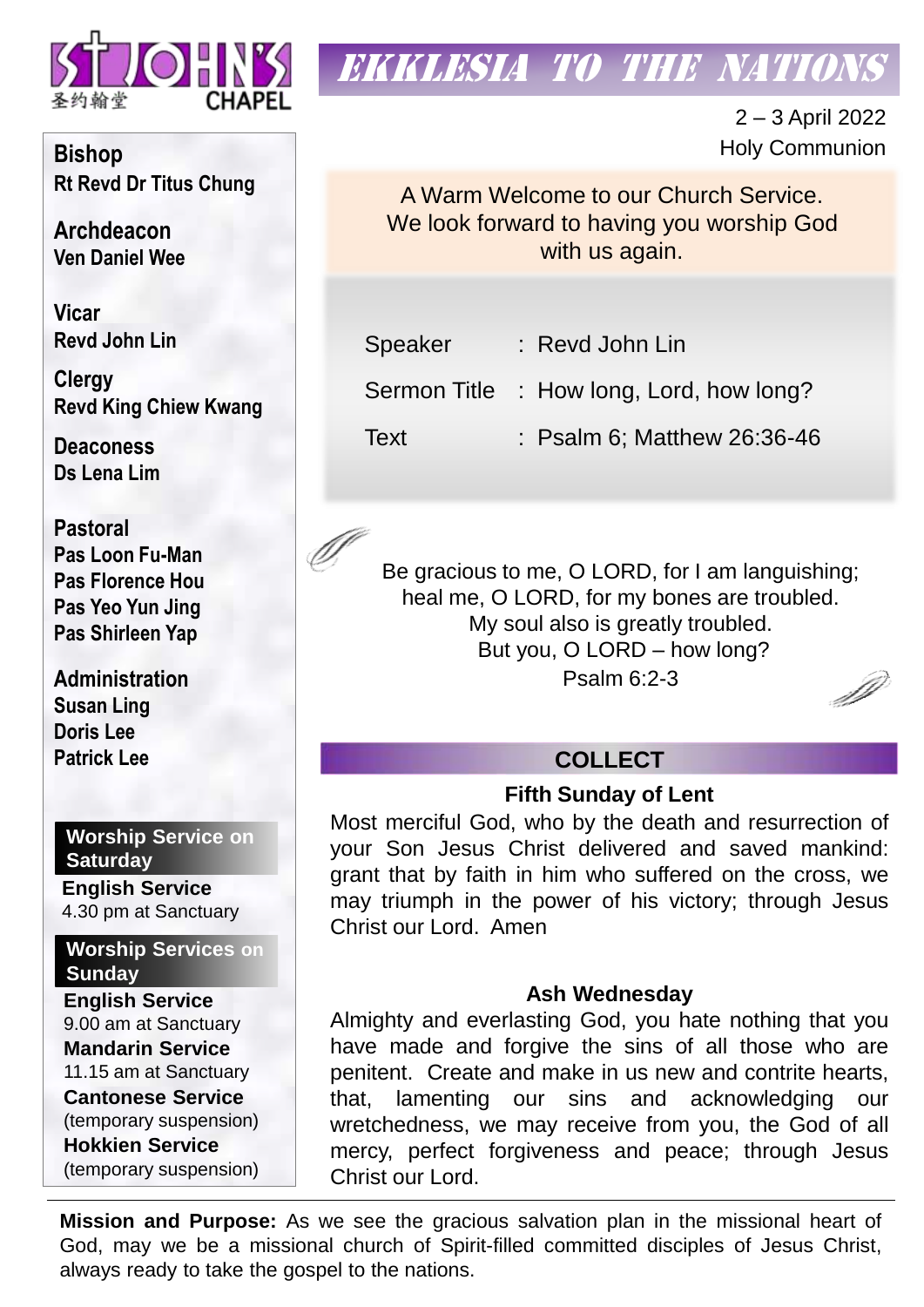Dear church family

## **Virtual Annual General Meeting on Sunday 24 April (3.00 pm)**

We thank God for the coming virtual Annual General Meeting (AGM) on **24 April**. It will be a time when we see God's gracious sovereign hand upon our church in the transformation of lives and in serving Him in ministry and mission in the work of His eternal kingdom.

On **5 April Tuesday**, our church admin team will email the AGM 2022 reports and the proxy voting form weblink to all electoral roll (ER) members. Some ER members without email access will receive the printed AGM report by postal mail. May I encourage all church members to read the ministry reports and financial reports and give thanks to God for his grace and goodness in the church's mission of proclaiming the gospel.

#### **Proxy voting form**

Our church constitution requires one third of Electoral Roll members to form the AGM quorum. Under the Virtual AGM guidelines, your proxy voting form is important because it is counted as part of the quorum. Your proxy form appoints the Chairman of AGM (the Vicar of St John's Chapel) as your proxy to attend, speak and vote on your behalf. We appreciate if you can submit your online proxy voting form, **latest by 20 April, Wednesday 12 noon.**

#### **Pre-AGM Town Hall meeting (on Zoom)**

We are organising a pre-AGM **Town Hall zoom meeting on Sunday 17 April** (3.00 pm) to address any questions, clarifications or comments concerning the AGM reports. Please use this Town Hall platform to present your thoughts, ask questions or seek clarifications. Kindly email your questions to [admin@patmos.org.sg](mailto:admin@patmos.org.sg) **by 13 April**. The virtual AGM on 24 April will not include any Question & Answer segment.

All electoral roll members are welcome and encouraged to attend the Town Hall zoom meeting on 17 April and the AGM zoom meeting on 24 April. Pls register your attendance at [admin@patmos.org.sg](mailto:admin@patmos.org.sg)

**Value your prayers for a Christ-centred AGM that honours the Lord and edify God's people.**

Maranatha Vicar

| <b>APRIL</b>                                 | <b>Preacher</b>                            | <b>Topic</b>                                                              |  |  |
|----------------------------------------------|--------------------------------------------|---------------------------------------------------------------------------|--|--|
| $2/3$ Lent 5                                 | Rev John Lin                               | How long, Lord, how long?                                                 |  |  |
| 64th BB E&D<br>9<br><b>Palm Sunday</b><br>10 | (Sat) Rev Bernard Yee<br>(Sun) Ds Lena Lim | Great is the measure of our Father's love<br>"Your King is coming to you" |  |  |
| Maundy Thursday<br>14                        | Rev George Tay                             | The Route to Greatness                                                    |  |  |
| <b>Good Friday</b><br><b>15</b>              | Ven Wong Tak Meng                          | Were you there when they crucified my Lord?                               |  |  |
| <b>Resurrection Sunday</b><br><b>17</b>      | Rev John Lin                               | Jesus Christ, my Living Hope                                              |  |  |
| $23/24$ AGM                                  | Rev John Lin                               | Renewing our first love for Abba Father                                   |  |  |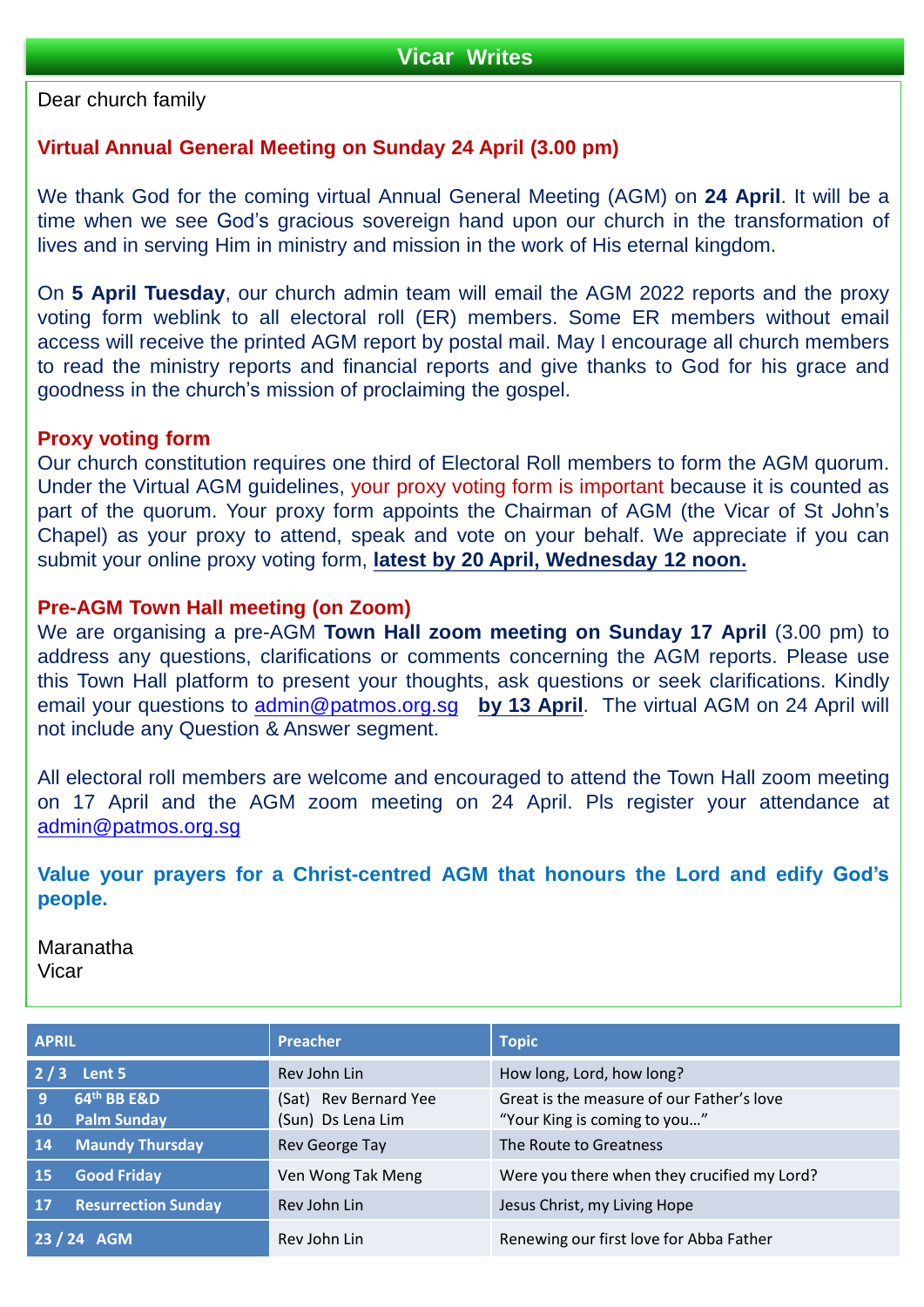### **Holy Week Devotions and Services 2022**

Let us set aside time during Holy Week to focus on the Lord and hear his Word at the Evening Devotions **11-13 April** (via livestreaming) and at Church Services **14-15,17 April** (onsite). Please see attached flyer for details.

## **Boys' Brigade 64th Coy Enrolment and Dedication service, 9 April at Saturday service**

The Boys' Brigade 64th Coy Enrolment and Dedication service will be held on 9 April at the Saturday service. We expect an estimated 120 BB Boys, alumni and their families to be present. We request and thank our church community to welcome and host our guests.

Because of this BB event, the **livestreaming** of the worship service for that weekend will be moved to the 9.00 am service on Sunday 10 April.

## **Eventbrite registration for church services to cease after 18 April**

With the increase in seating capacity to 200 and relaxation of safe management measures, the online registration for church services will no longer be needed wef 18 April. During this transition period, we request members to continue with online registration, especially for the two major services on Good Friday 15 April and on Resurrection Sunday 17 April.

With this impending cessation of registration, we request members attending the **Sunday** services who come via private transport, to enter the school main gate latest by 9.15 am to facilitate the gate closure and security.

## **Art Jam**

Art Jam is a combined event brought to you by Power612, Youth ministry and the Young Adult ministry. It will be held at St John's Chapel, on 30th April 2022, from 1:30pm to 4pm. Youth and young adults are encouraged to sign up. More details will be provided once you have registered. Do invite any of your friends or family who might be interested as well! For any enquiries, please contact Ji Yin at 9112 4283.

## **\*Christian Heritage Trail\***

Interested to find out more about Singapore's Christian heritage? Come join us as we explore various parts of Singapore to learn more on 16 April 2022, 4pm to 6pm. Each adult ticket is \$12 and each child ticket is \$8. Only 20 spaces available so sign up now! \*This trail is opened to all SJCp members.\* For more information, please refer to the attached flyer.

#### **Intercession**

## **Befrienders Club**

- 1. Praise the Lord that the team is allowed to serve onsite in the school.
- 2. Pray for good rapport and relationship with the school and the parents.
- 3. Pray for God's love and patience as we work with the students.
- 4. Pray that every child will have the opportunity to hear and to respond to the gospel.
- 5. Pray for the Follow up work with the student.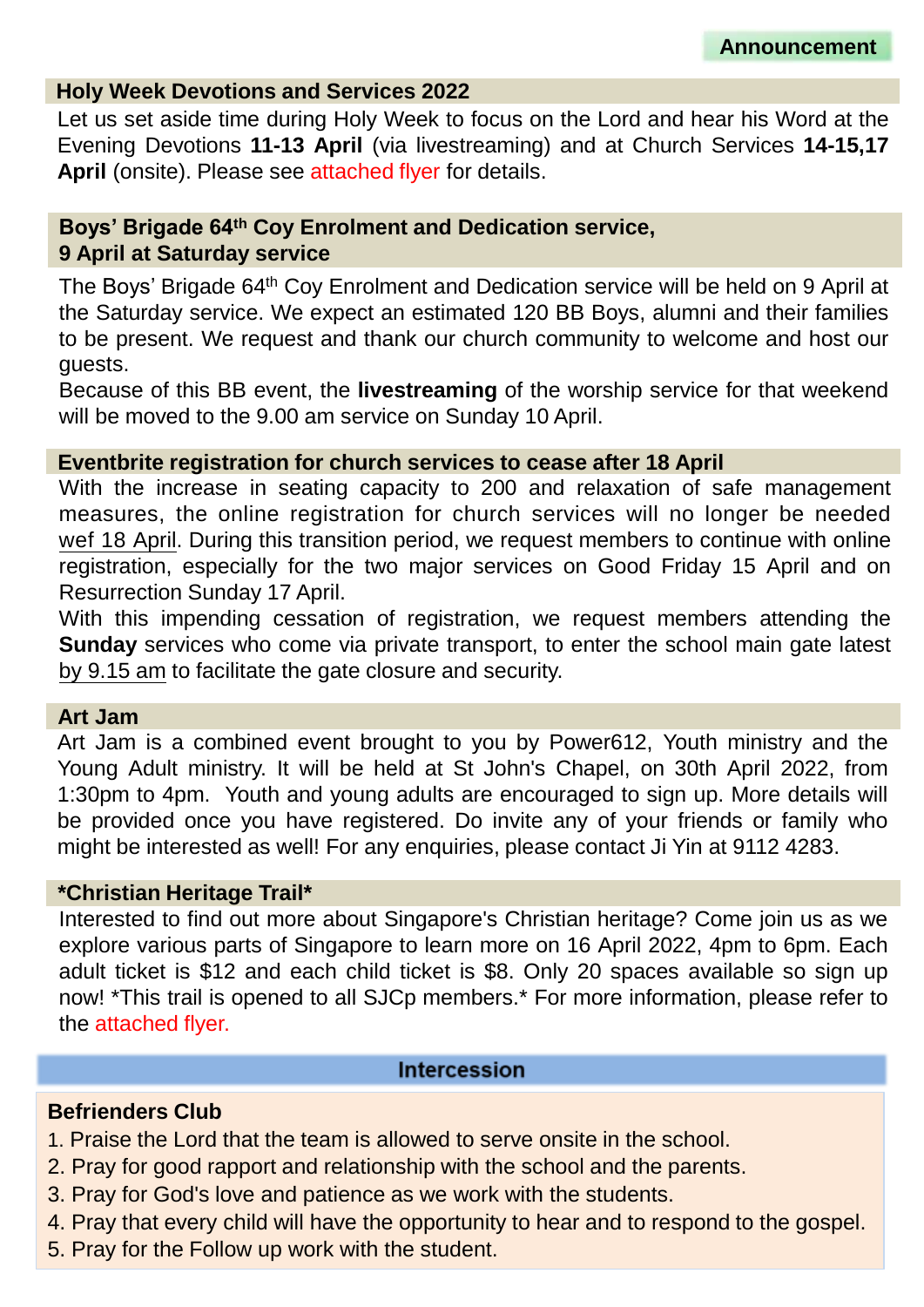| <b>DUTY</b><br><b>ROSTER</b>                        | <b>Saturday</b><br>2 Apr 2022                            | <b>Sunday</b><br>3 Apr 2022                      | <b>Next</b><br><b>Saturday</b><br>9 Apr 2022       | <b>Next</b><br><b>Sunday</b><br>10 Apr 2022 | You may return your tithes<br>to the Lord and give freewill<br>offering through the<br>following ways:                                                                       |
|-----------------------------------------------------|----------------------------------------------------------|--------------------------------------------------|----------------------------------------------------|---------------------------------------------|------------------------------------------------------------------------------------------------------------------------------------------------------------------------------|
| Worship<br><b>Officiant</b>                         | Pas Yun<br>Jing                                          | Florence<br>Ho                                   | Peter Soon                                         | Ho Boon Sing                                | (A) By cash or cheque<br>using the envelopes                                                                                                                                 |
| <b>Celebrant</b>                                    | Revd John Lin                                            |                                                  |                                                    |                                             |                                                                                                                                                                              |
| <b>Holy</b><br><b>Communion</b><br><b>Assistant</b> | Pas Yun<br>Jing, Pas<br>Richard &<br><b>Gabriel Paul</b> | Florence<br>Ho, Boon<br>Sing &<br><b>Patrick</b> |                                                    |                                             | (B) Internet Bank<br><b>Transfer</b><br><b>Account Name:</b>                                                                                                                 |
| <b>Praise Team</b>                                  | David's Legacy                                           |                                                  | <b>IHMS</b>                                        |                                             | St John's Chapel                                                                                                                                                             |
| <b>Preacher</b>                                     | Revd John Lin                                            |                                                  | Revd<br><b>Bernard Yee</b>                         | Ds Lena Lim                                 | <b>DBS Account Number:</b><br>008 002 5860                                                                                                                                   |
| Psalm<br><b>Reading</b>                             |                                                          |                                                  |                                                    | Psalm<br>139:1-10                           | <b>Remarks:</b><br>(1)<br>TitheXXX, Month or<br>(2)<br>MissionXXX, Month or<br>NeedyXXX, Month or<br>(3)<br>BuildingXXX, Month<br>(4)<br>(where XXX is your Tithe<br>number) |
| <b>Scripture Text</b>                               | Psalm 6;<br>Matthew 26:36-46                             |                                                  | Luke 15:11-24                                      | Matthew 21:1-11                             |                                                                                                                                                                              |
| <b>Sermon</b><br><b>Title</b>                       | How long, Lord, how long?                                |                                                  | Great is the<br>measure of<br>our Father's<br>love | "Your King is<br>coming to you              |                                                                                                                                                                              |
| <b>Scripture</b><br><b>Reader</b>                   | Joshua Tung                                              | <b>Esther Ling</b>                               | <b>SGT Joshua</b><br>Phua                          | Eileen Chiu                                 | (C) PayNow using UEN                                                                                                                                                         |
| <b>Treasury</b><br><b>Witness</b>                   | Nellie & Bee<br>Kuan                                     | <b>Boon Sing</b><br>& Eileen                     | Lijie & Judy                                       | Pei Ching &<br>Cho Ling                     | St John's Chapel's UEN:<br>T08CC4079E                                                                                                                                        |
| <b>Staff On Duty</b>                                | Pas<br>Florence &<br>Pas Shirleen                        | Patrick &<br><b>Doris</b>                        | Pas Fu-Man,<br>Doris & Ji Yin                      | Ds Lena &<br>Susan                          | Remarks: (same as<br>above)                                                                                                                                                  |

According to government restrictions, wef 1 February 2022, "**vaccinated status**" is required for entry at both Saturday 4.30 pm and Sunday 9.00 am services. The seating capacity is 200 attendees. You can book your ticket at [gg.gg/sjcpservices](https://www.eventbrite.sg/o/st-johns-chapel-singapore-30660507632)

For affected members, we understand your situation. Please feel free to speak with the Vicar or any pastor to request for a private worship session (*not more than 5 persons*) at St John's Chapel premises.

We will livestream the Saturday 4.30pm English Service. Thereafter, the church service will be available online at this weblink <http://www.sjcp.org.sg/service-live-streaming/>

**Church Ministries :** Home Cell, Kids-for-Christ, Tekna Youth, Young Adults, Choir, Marriage & Family Life, Pastoral Care and Visitation, Men's Fellowship, Sisters' Fellowship, Seniors Ministry

**Outreach:** SMSS Chaplaincy, The Boys' Brigade & The Girls' Brigade, Befrienders Club

*If you wish to know more about the ministries and outreach, please email to [admin@patmos.org.sg](mailto:admin@patmos.org.sg)*

**Address :** St John's Chapel 111 Farrer Road, Singapore 259240 **Tel :** 6468 8425 **Email (General Enquiries)** :  $\text{admin@patmos.orgsg}$  **Website :** [www.sjcp.org.sg](http://www.sjcp.org.sg/)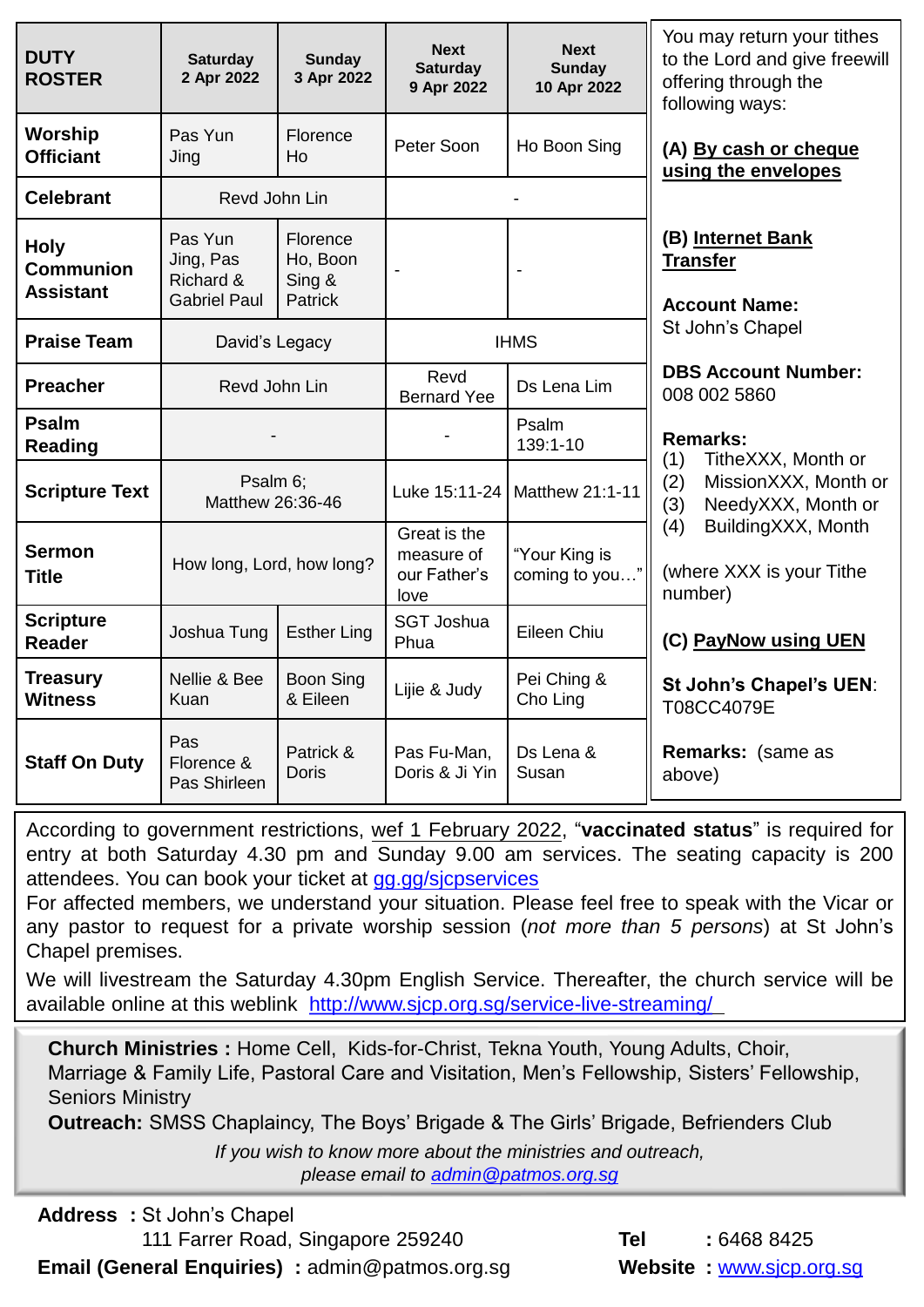

# HOLY WEEK **DEVOTIONS AND SERVICES 2022**

## $11/4$

Monday Devotions, 7.30pm (livestreaming\*\*) Homecoming: Return of the Prodigal Son Dr Tan Kim Huat

\*\* Devotions and Livestreaming hosted by St Andrew's Cathedral https://www.youtube.com/standrewcath

## $12/4$

Tuesday Devotions, 7.30pm (livestreaming\*\*) **Devotion: Return to True Worship Bp Rennis Ponniah** 

## $13/4$

Wednesday Devotions, 7.30pm (livestreaming\*\*) Purpose : Return to the Father's Business Mr Joseph Chean

## $14/4$

Maundy Thursday Service, 7.30pm (onsite) The Route to Greatness **Rev George Tay** 

## $15/4$

Good Friday Service, 10.00am (onsite) Were you there when they crucified my Lord? Ven Wong Tak Meng

## $17/4$

Resurrection Sunday Service, 9.00am (onsite) Jesus Christ, my Living Hope Rev John Lin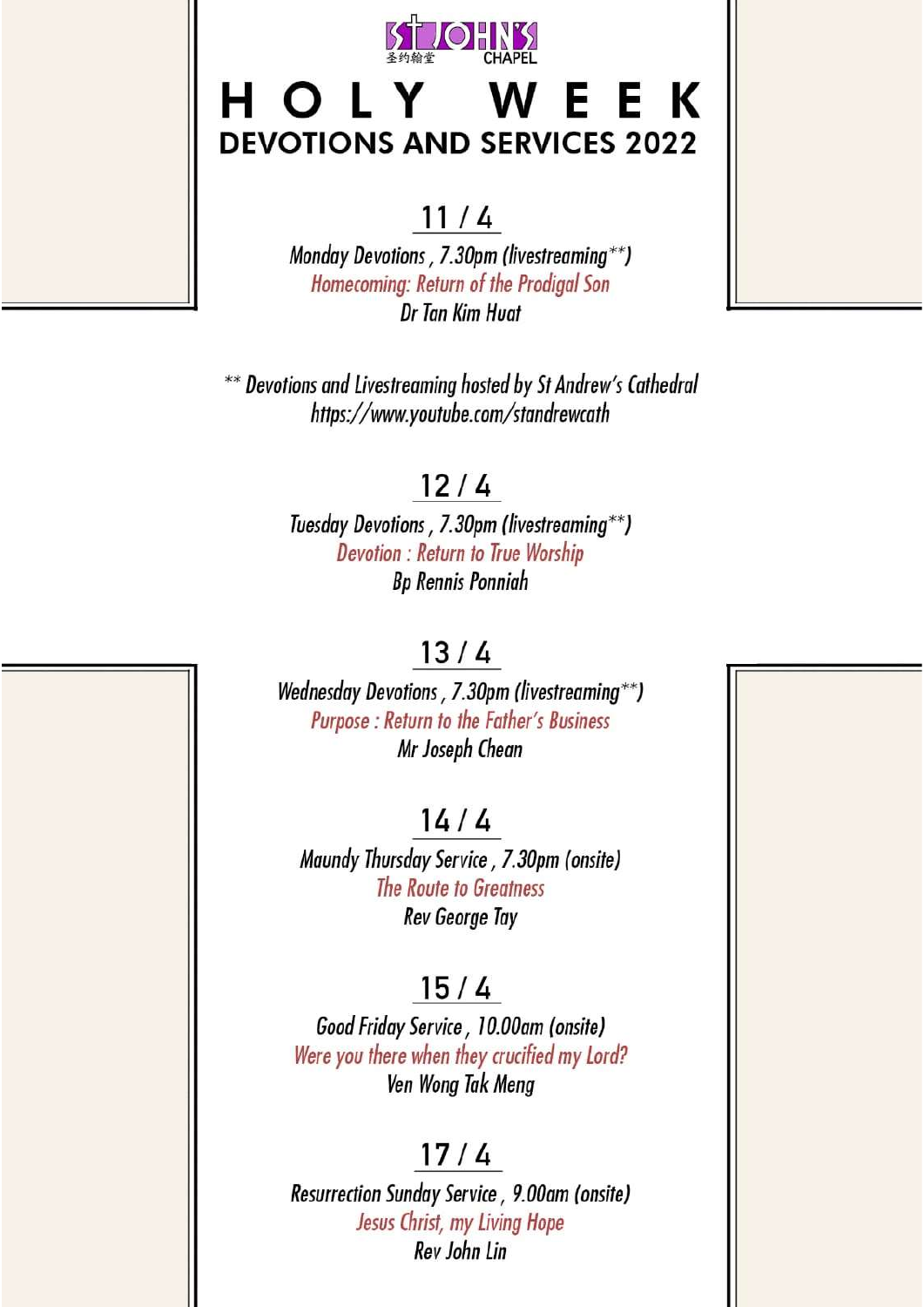# **ST JOHN'S CHAPEL PRESENTS 3 IN 1 PROJECT**



# **30 APR**

# 1:30PM-4:00PM

FEATURING A TIME OF PAINT SPLATTERING WITH BALLOONS AND DARTS

**CARD COMPANY OF BUILDING COMPANY**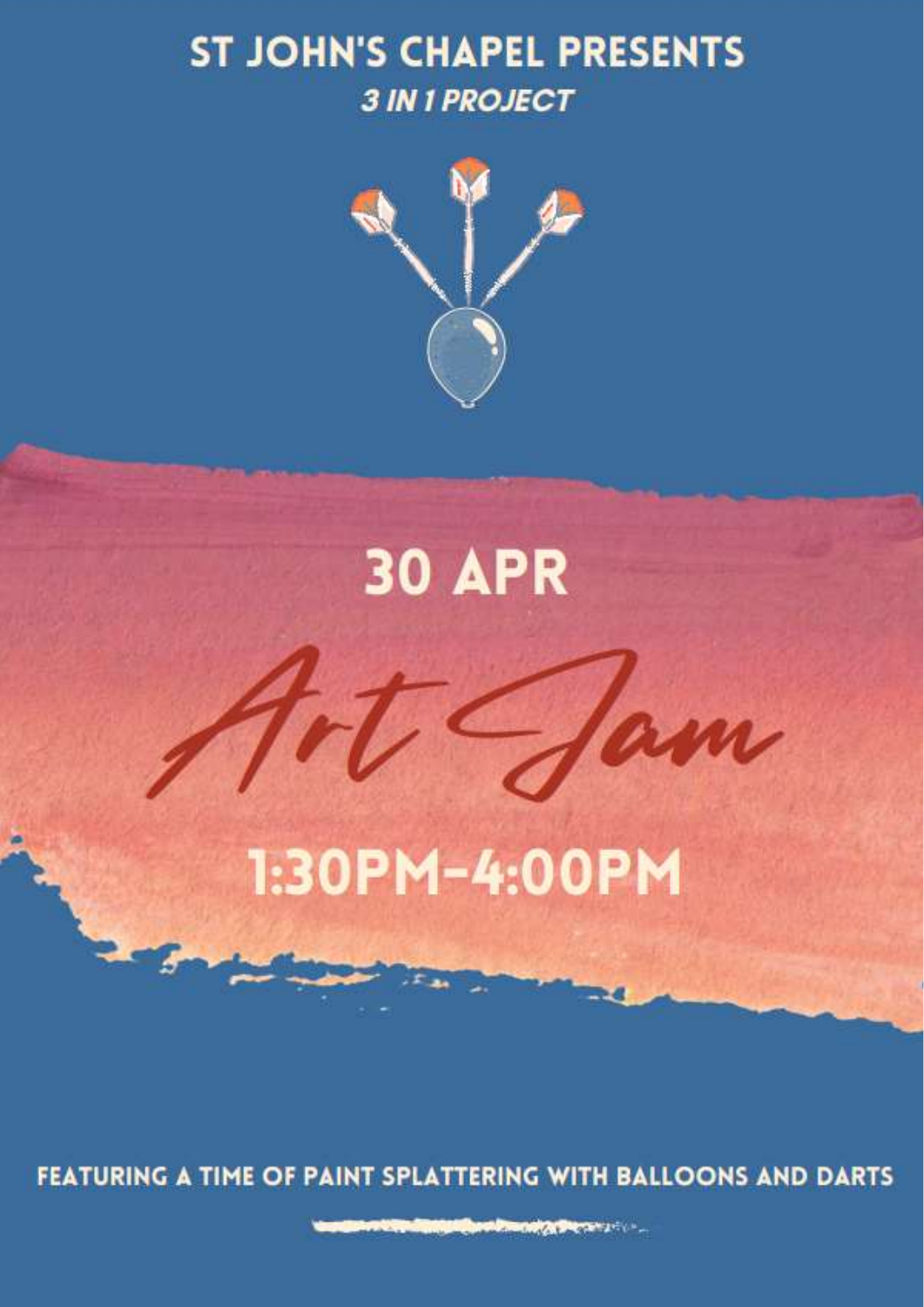

# **HTTPS://FORMS.GLE/TM VAQNF7TACZEWYA8**

# **SCAN THE QR CODE OR CLICK ON THE LINK TO SIGN UP**

**3 IN 1 PROJECT: EVENTS ORGANISED** BY POWER612, YOUTH MINISTRY AND YOUNG ADULT MINISTRY



YOU WILL BE DESIGNING A BOARD **WITH A SCRIPTURE VERSE WHICH WILL BE DISPLAYED IN CHURCH** 



**WEAR YOUR OLD CLOTHES FOR THIS EVENT. IT WILL GET MESSY!** 



**CONTACT JI YIN AT 9112 4283 IF YOU HAVE ANY ENQUIRIES**